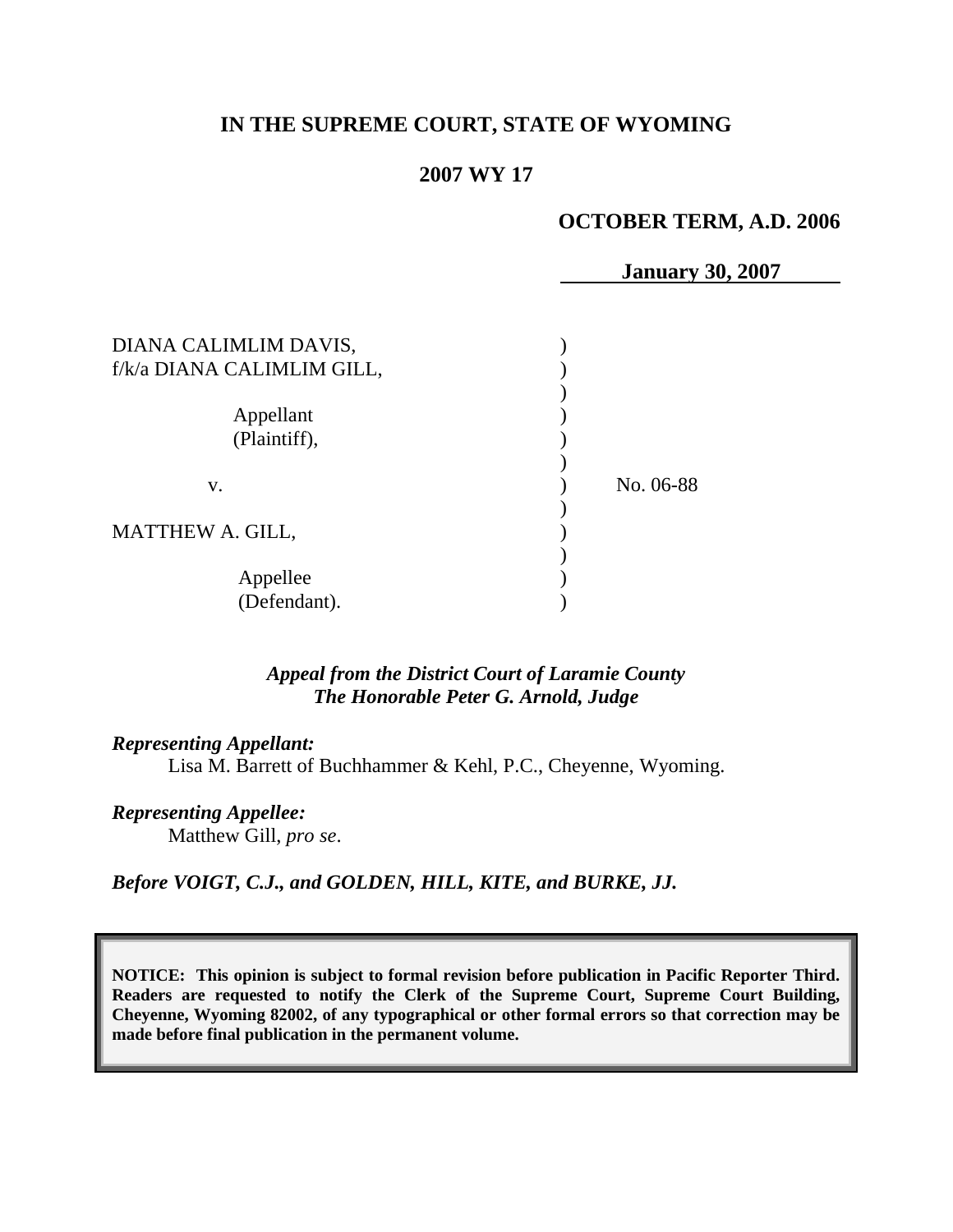## **VOIGT**, **Chief Justice**.

[¶1] Diana Davis ("Mother") appeals an order of the district court finding that it had no jurisdiction to modify a custody decree entered by the superior court of Guam on October 28, 2004. Mother argues that Wyoming has become the "home state" under the Uniform Child Custody Jurisdiction Act and that the children's substantial contacts in Wyoming make jurisdiction here appropriate. Matthew Gill ("Father") did not file an appellate brief. We affirm.

# **ISSUE**

[¶2] Whether the district court had jurisdiction to modify a Guam court's child custody, support, and visitation decree?

# **FACTS**

[¶3] Mother and Father obtained a divorce in Guam. On October 28, 2004, the superior court of Guam awarded the parties joint custody of their two minor children, with physical custody alternating annually between Mother and Father.

[¶4] During her first year with the children, Mother and the children were relocated to Wyoming because Mother is a member of the United States Air Force. Father is remarried and still resides in Guam. On May 17, 2005, after the children had resided in Wyoming with Mother for six months, Mother filed a motion to modify the Guam decree in Wyoming district court. Mother claimed that there was a material change in circumstances and asked the district court to award her primary physical custody of the children with liberal visitation rights for Father. The district court determined that Wyoming did not have jurisdiction to modify a custody decree from Guam and, therefore, dismissed Mother's motion. Mother now appeals the district court's order.

### **STANDARD OF REVIEW**

[¶5] Whether a court has subject matter jurisdiction is a question of law that we review *de novo*. *Steele v. Neeman*, 6 P.3d 649, 653 (Wyo. 2000). We "presume the district court's findings of fact are correct and will not set them aside unless the findings are inconsistent with the evidence, clearly erroneous or contrary to the great weight of the evidence." *In re Guardianship of MEO*, 2006 WY 87, ¶ 17, 138 P.3d 1145, 1150 (Wyo. 2006).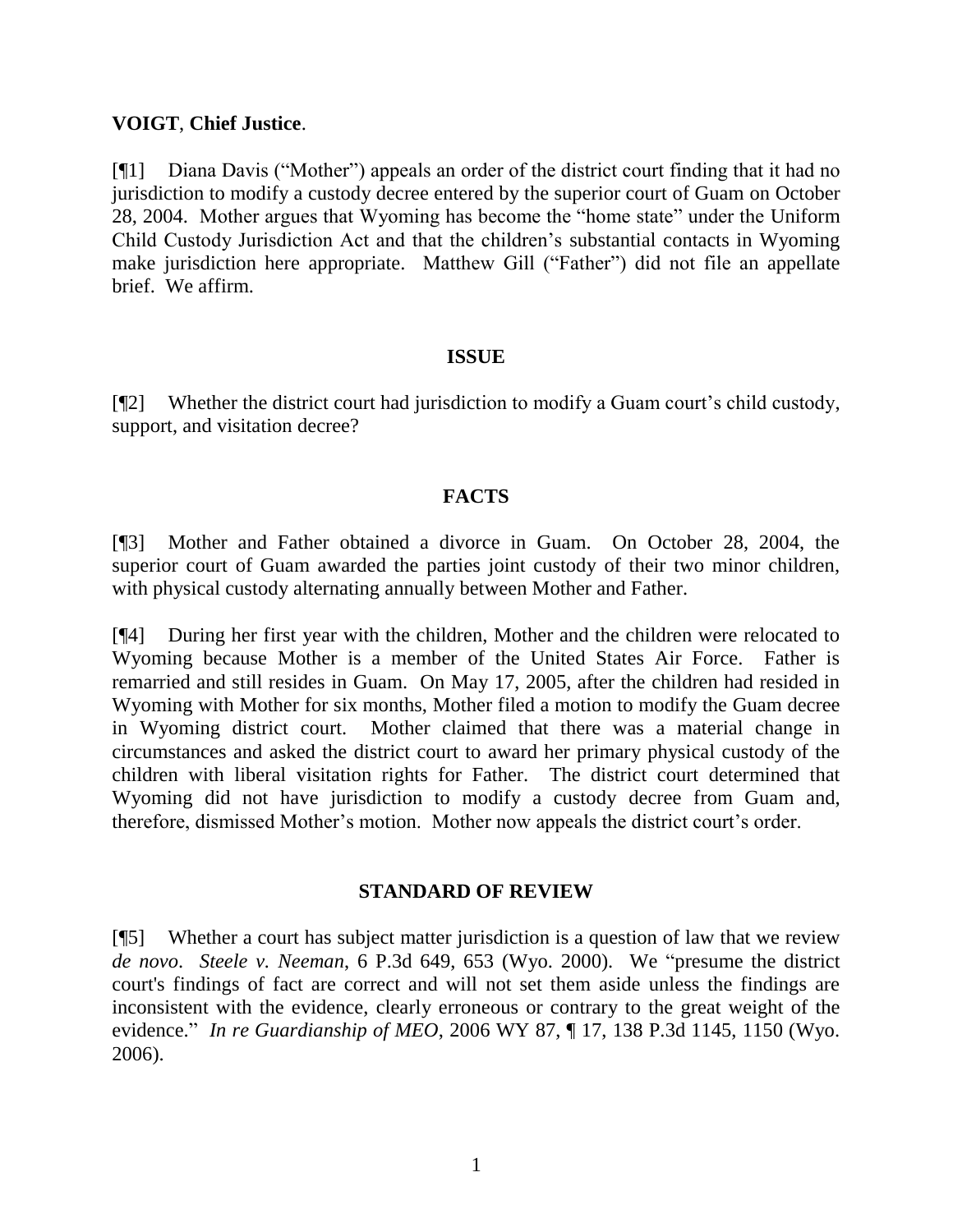#### **DISCUSSION**

[¶6] We have said that "[t]he Parental Kidnapping Prevention Act (PKPA), 28 U.S.C.A. § 1738A, constitutes federal preemption of custody matters. . . . Consequently, a jurisdictional analysis necessarily begins with its provisions." *Ritter v. Ritter*, 989 P.2d 109, 111 (Wyo. 1999). The PKPA, 28 U.S.C.A. § 1738A (West 2006), states, in pertinent part, as follows:

> (a) The appropriate authorities of every State shall enforce according to its terms, and shall not modify except as provided in subsections (f), (g), and (h) of this section, any custody determination or visitation determination made consistently with the provisions of this section by a court of another State.

(b) As used in this section, the term –

. . .

(8) "State" means a State of the United States, the District of Columbia, the Commonwealth of Puerto Rico, or a territory or possession of the United States . . .

(f) A court of a State may modify a determination of the custody of the same child made by a court of another State,  $if -$ 

(1) it has jurisdiction to make such a child custody determination; and

(2) the court of the other State no longer has jurisdiction, or it has declined to exercise such jurisdiction to modify such determination.

[¶7] Based on the plain language of the PKPA, it is clear that (1) both Wyoming and Guam are "states" within the meaning of the act; (2) before modifying another state's custody determination under the PKPA, the modifying state must have subject matter jurisdiction; and (3) the original decree state must either decline or be divested of jurisdiction. Therefore, under the PKPA, the first question we must answer is whether Wyoming statutes conferred subject matter jurisdiction to the district court in the instant case. In answering this question, we will also address whether Guam has retained jurisdiction over the matter and, ultimately, Wyoming's jurisdiction to modify the decree under the PKPA and Wyoming statutes.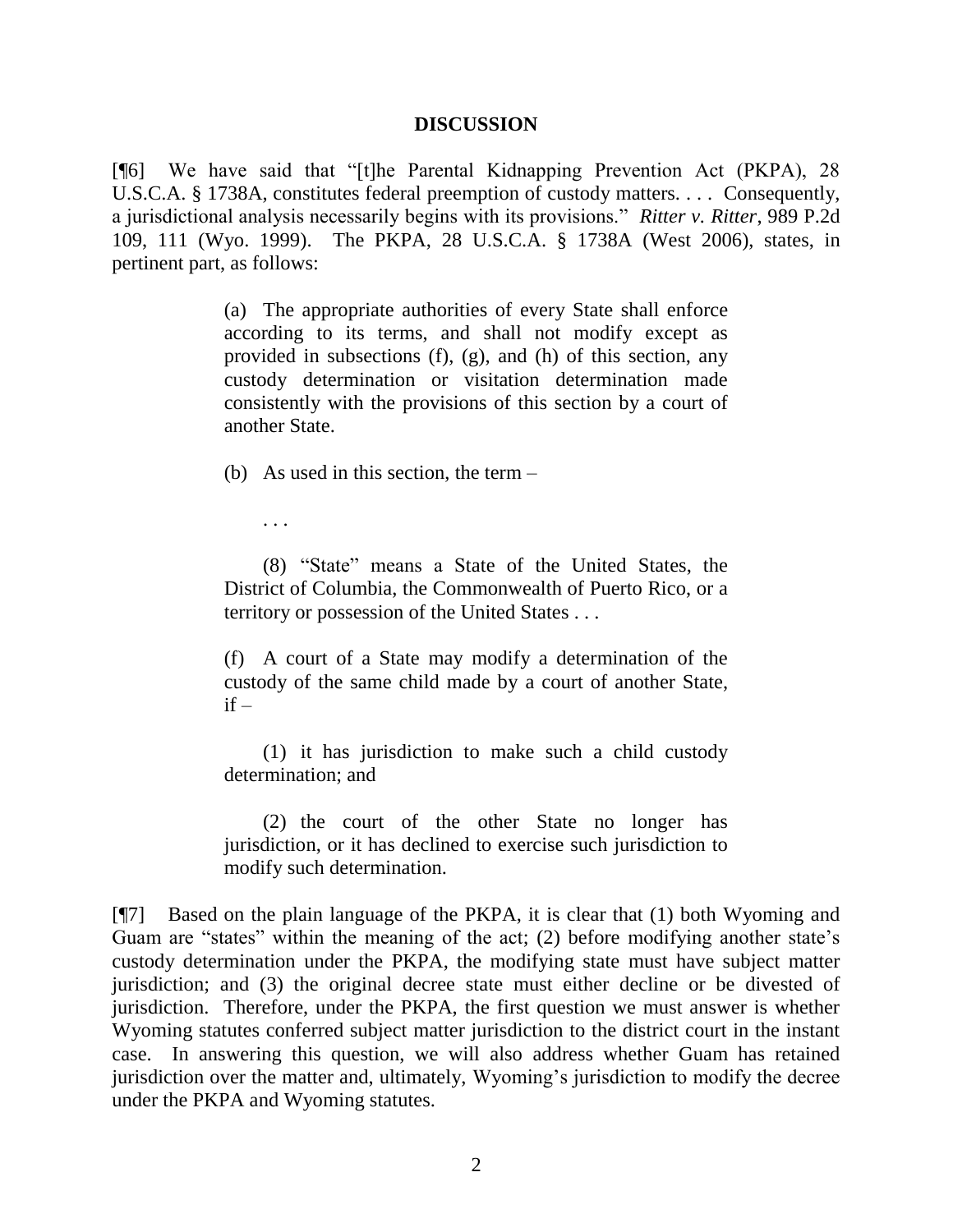[¶8] While Wyoming has enacted the Uniform Child Custody Jurisdiction and Enforcement Act (UCCJEA), *see* Wyo. Stat. Ann. §§ 20-5-201 *et seq.* (LexisNexis 2005), the effective date of that act fell after Mother filed her modification motion in the instant case. Wyo. Stat. Ann. § 20-5-502 (LexisNexis 2005) currently states that a "motion or other request for relief made in a child custody proceeding or to enforce a child custody determination which was commenced before the effective date of this act is governed by the law in effect at the time the motion or other request was made." Therefore, because the Uniform Child Custody Jurisdiction Act (UCCJA), Wyo. Stat. Ann. §§ 20-5-101 *et seq.* (LexisNexis 2003), was in effect at the time Mother filed her motion in the district court, the provisions of that act control the outcome in the instant case.

[¶9] The general jurisdictional statute for making a child custody determination under Wyoming's UCCJA was Wyo. Stat. Ann. § 20-5-104 (LexisNexis 2003); however, when modifying a custody decree made by a court of another state,  $\frac{1}{1}$  Wyo. Stat. Ann. § 20-5-115 (LexisNexis 2003) provides:

> (a) If a court of another state has made a custody decree a court of this state shall not modify that decree unless it appears that the court which rendered the decree does not now have jurisdiction under jurisdictional prerequisites substantially in accordance with this act or has declined to assume jurisdiction to modify the decree, and the court of this state has jurisdiction.<sup>[2]</sup>

Because there is no indication in the instant case that Guam has declined to assume jurisdiction, the district court did not have the authority to modify the Guam decree under § 20-5-115 unless (1) the district court had jurisdiction under the UCCJA, and (2) Guam no longer had jurisdiction under the act.

[¶10] Wyoming's jurisdictional statute for making child custody determinations in the first instance stated, in pertinent part:

> (a) A court of this state competent to decide child custody matters has jurisdiction to make a child custody determination by initial decree or modification decree if:

<sup>&</sup>lt;sup>1</sup> Like the PKPA, Wyoming's UCCJA statutes define "state" to include territories and possessions of the United States, which definition includes Guam. Wyo. Stat. Ann. § 20-5-103(a)(x) (LexisNexis 2003).

<sup>&</sup>lt;sup>2</sup> We note that this language is nearly identical to the PKPA,  $\S$  1738A(f), quoted above.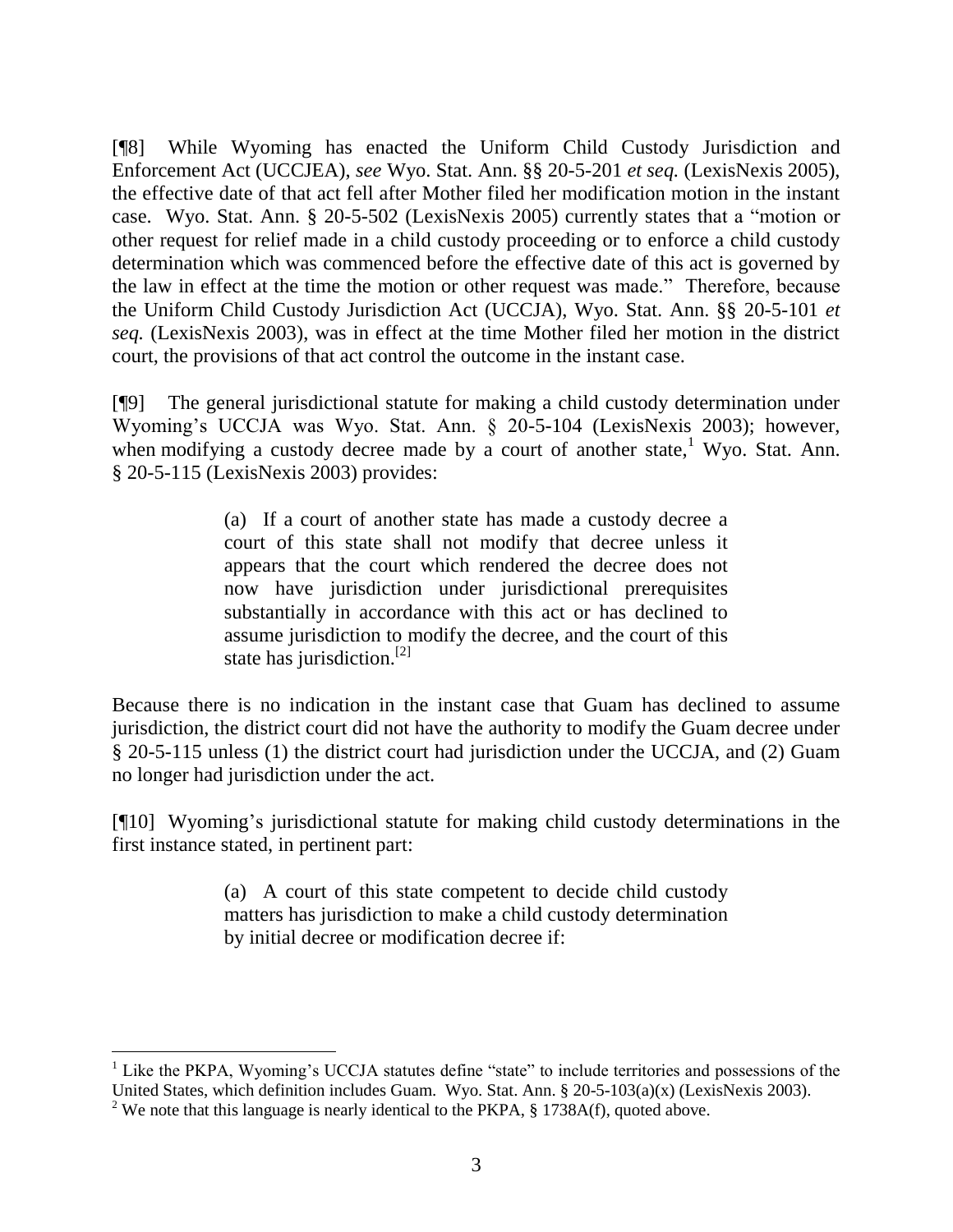(i) This state is the home state of the child at the time of commencement of the proceeding<sup>[3]</sup>...; [or]

(ii) It is in the best interest of the child that a court of this state assume jurisdiction because the child and his parents, or the child and at least one (1) contestant, have a significant connection with the state and there is available in this state substantial evidence concerning the child's present or future care, protection, training and personal relationships[.]

(b) . . . [P]hysical presence in this state of the child or of the child and one (1) of the contestants is not alone sufficient to confer jurisdiction on a court of this state to make a child custody determination.

(c) Physical presence of the child, while desirable, is not a prerequisite for jurisdiction to determine his custody.

Wyo. Stat. Ann. § 20-5-104. The benchmarks for jurisdiction in the first instance under the preceding statute are, therefore, either that the state is the child's home state, meaning the child has resided there for the previous six months, or it is in the best interest of the child that the state assume jurisdiction because of significant connections and substantial evidence in the state concerning the child's well-being. When § 20-5-104 is read in conjunction with § 20-5-115, Wyoming can only modify a child custody decree of another jurisdiction if (1) the district court has home state or best interest jurisdiction, *and* (2) Guam is no longer able to exercise the same jurisdiction.

[¶11] Having set forth the preceding statutory framework, we will analyze the district court's reasoning and order and Mother's appellate arguments. We note at the outset that neither Mother's appellate brief, nor the district court's order, discussed the applicability of § 20-5-115, which section controls the outcome of the instant case.

[¶12] In its "Order as to Jurisdiction," the district court determined that Mother and Father had joint custody of the children, with physical custody alternating annually. The district court further held that the children had lived in Wyoming since November 2004, and had educational and health care contacts in this state; however, the district court also found that the children had significant contacts in Guam–including Father–and had lived most of their lives in that jurisdiction.

[¶13] Mother contends that the district court could make a custody determination because she lived with her children in Wyoming for the six months preceding the

 <sup>3</sup> "Home state" was defined as "the state in which the child immediately preceding the time involved has lived with his parents, a parent or person acting as a parent, for at least six (6) consecutive months . . . ." Wyo. Stat. Ann. § 20-5-103(a)(v).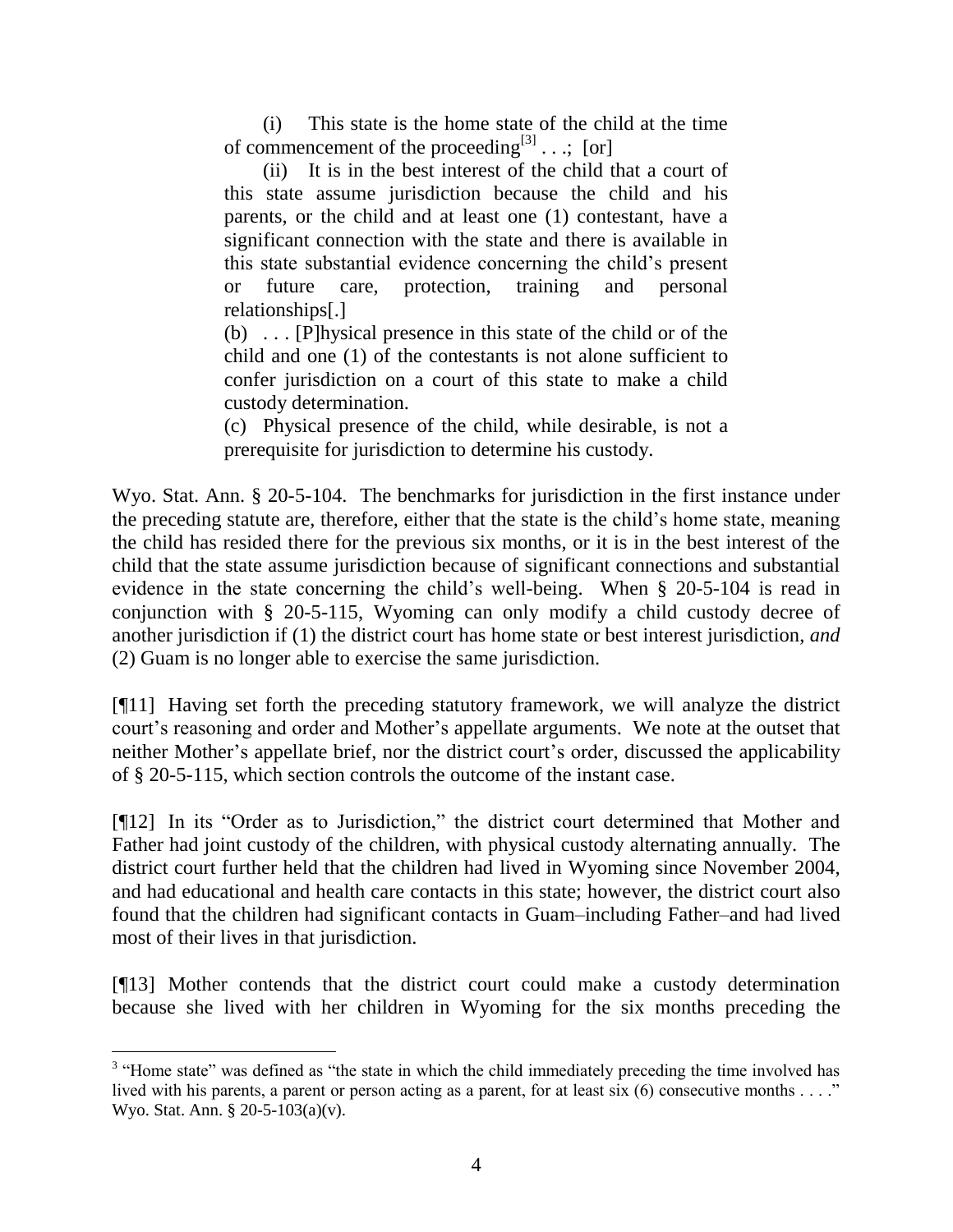modification petition and Wyoming, therefore, became the children's home state. She further argues that the district court erred in determining that it did not have jurisdiction because of the children's more significant contacts with Guam than Wyoming.<sup>4</sup> Mother also does not deny that Father still resides in Guam and that the children were born there and lived in Guam until they relocated with Mother in 2004.

[ $[14]$ ] Although the district court's order did not discuss  $\S$  20-5-115, we may affirm such order on any grounds supported by the record. *Fraternal Order of Eagles Sheridan Aerie No. 186 v. State ex rel. Forwood*, 2006 WY 4, ¶ 38, 126 P.3d 847, 861-62 (Wyo. 2006). The district court concluded that Wyoming did not have jurisdiction to make a child custody determination in this case, but that Guam did have such jurisdiction. As discussed above, in order for Wyoming to modify the Guam custody decree under Wyo. Stat. Ann. § 20-5-115, Wyoming must first be able to exercise jurisdiction under the UCCJA, *and* Guam must no longer have jurisdiction. The district court's order that Guam currently has jurisdiction over child custody matters between Mother and Father relates directly to the second prong of the modification test. Therefore, if there is no error in the district court's determination that Guam has jurisdiction, the question of whether Wyoming has concurrent jurisdiction is moot because a Wyoming court cannot modify a Guam decree while Guam retains jurisdiction.

[¶15] Having reviewed the record, and even if we were to consider Mother's statement of the evidence and proceedings, we are unable to conclude that Guam no longer has

 $\overline{a}$ 

It appears that the statement was served on Husband; however, there is no indication that the district court settled or approved the contents of the statement before it was placed in the record on appeal. When we do not have a properly authenticated record before us, we must accept the district court's findings of fact as true and accordingly restrict our review to non-factual issues. *Seherr-Thoss v. Seherr-Thoss*, 2006 WY 111, ¶ 6, 141 P.3d 705, 710 (Wyo. 2006). Problems arise when no objections are filed by the appellee and the statement is included in the record, but there is no indication from the district court that it has settled or approved the statement before it is transmitted to this Court on appeal. As we will discuss more fully herein, however, even with the facts alleged by Mother in the statement of evidence and proceedings, the district court properly found that Guam retained jurisdiction, which issue is dispositive in this appeal.

<sup>&</sup>lt;sup>4</sup> Because there is no transcript of the district court proceedings, Mother's argument relies partially on facts contained in a statement of evidence and proceedings appended to her appellate brief and also included at the end of the record transmitted from the district court. W.R.A.P. 3.03 (Supp. 2006) states:

If no report of the evidence or proceedings at a hearing or trial was made, or if a transcript is unavailable, appellant may prepare a statement of the evidence or proceedings from the best available means including appellant's recollection. The statement shall be filed and served on appellee within 35 days of the filing of the notice of appeal. Appellee may file and serve objections or propose amendments within 15 days after service. The trial court shall, within 10 days, enter its order settling and approving the statement of evidence, which shall be included by the clerk of the trial court in the record on appeal.